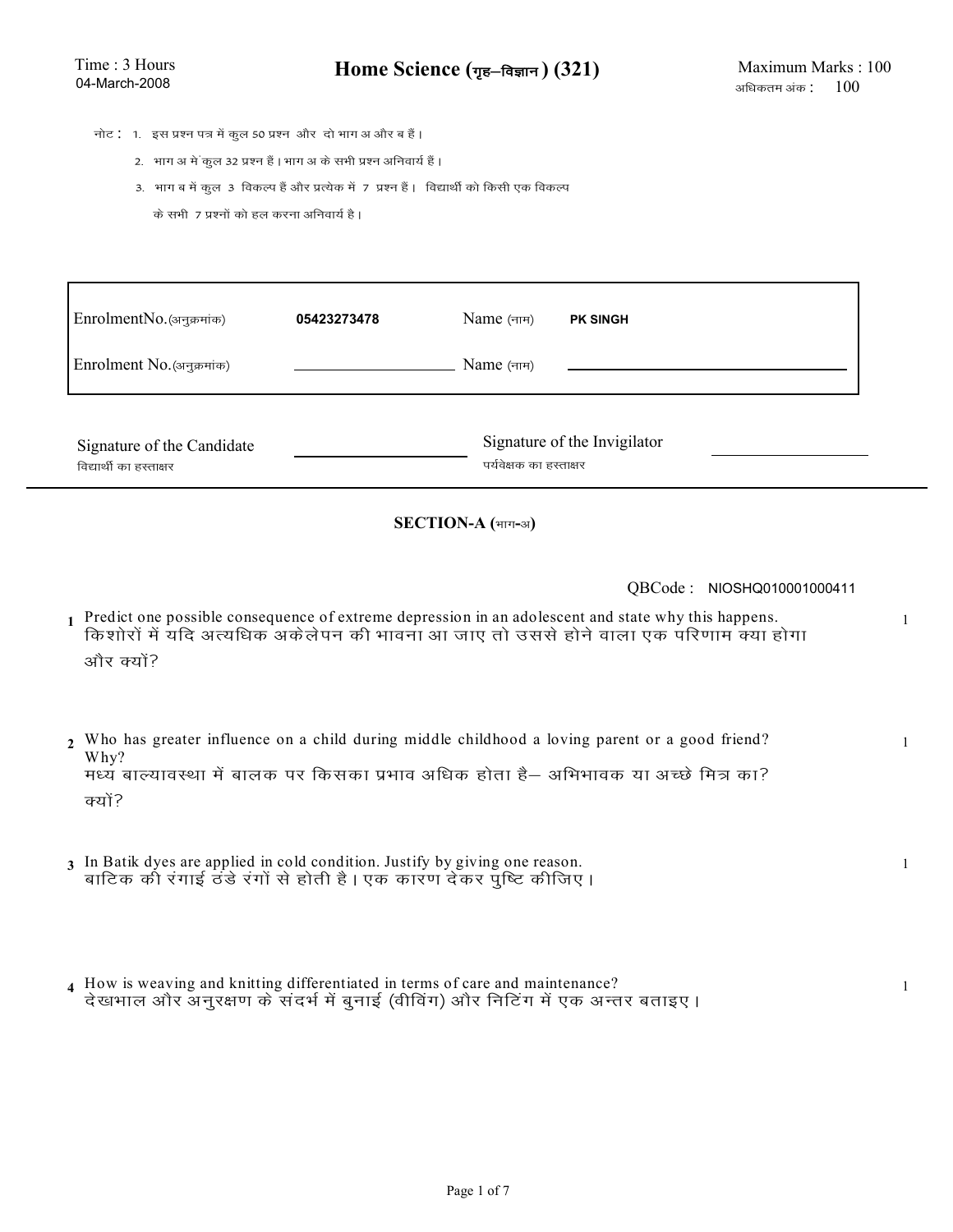- 5 Write any two advantages of blended fabrics. मिश्रित वस्त्रों के दो लाभ बताइए ।
- 6 What does the label of 'Sanforised' on a fabric indicate? वस्त्र पर 'सैन्फराइज्ड' का लेबल किस बात का सूचक है?
- 7 Give two reasons how food helps regulate body processes. 1 शरीर की क्रियाओं को नियमित रखने में भोजन के योगदान के दो कारण बताइये ।
- 8 List two important characteristics of yarn. <u>सू</u>त के दो महत्वपूर्ण गुण कौन से हैं?
- **9** Define 'Health' as given by W.H.O. विश्व स्वास्थ्य संगठन (W.H.O.) ने स्वास्थ्य को किस प्रकार परिभाषित किया है?
- 10 Mention two behaviours seen in adolescents, which will help you to recognize 'feeling of rebellion' in 1 them. किशोरों में देखे जाने वाले ऐसे दो व्यवहार बताइए जिनके द्वारा आप उनमें पनपने वाली विद्रोह की भावना पहचान सकते हैं ।
- 11 How is the ability to classify of a four-year old different from that of a ten year old? एक चार वर्षीय तथा दस वर्षीय बालक की वर्गीकरण की क्षमताओं में अंतर बताइए।
- 12 What happens in the bones of young children, which makes their them strong? What is 1 this process called? <u>छोटे बच्चों की हडि्डयों में ऐसा क्या होता है कि वह मजबूत हो जाती है? इस प्रक्रिया</u> को क्या कहते हैं?
- 13 Give two reasons for using Non-conventional sources of energy. ऊर्जा के गैर परम्परागत स्रोतों के प्रयोग के दो कारण बताइये ।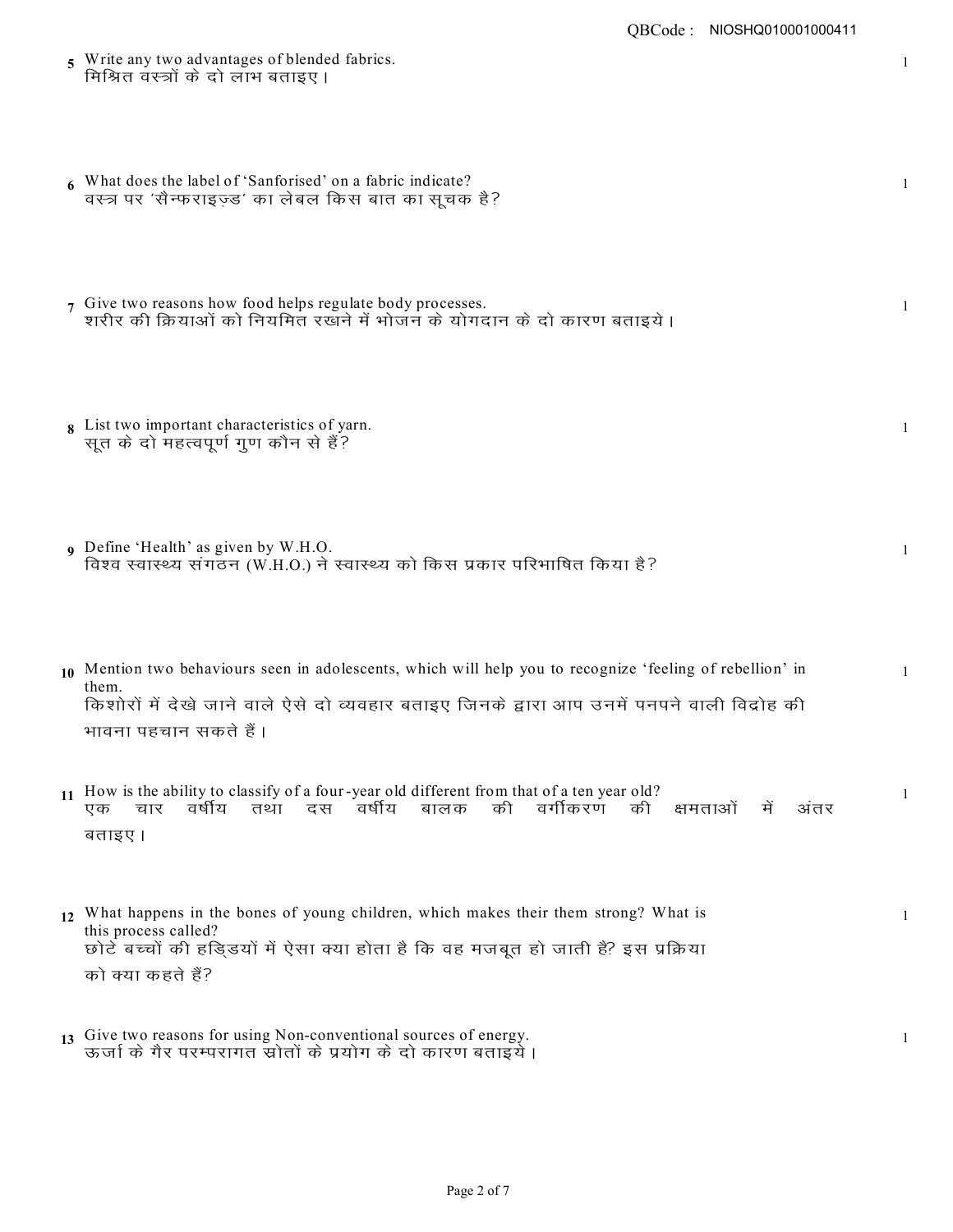| QBCode: NIOSHQ010001000411                                                                                                                                                                    |   |
|-----------------------------------------------------------------------------------------------------------------------------------------------------------------------------------------------|---|
| 14 Name two vocations from the area of Bakery and Confectionery which can be<br>conveniently operated from home.<br>बेकरी और कन्फेक्शनरी के क्षेत्र से ऐसे दो उदाहरण दीजिए, जिनकी व्यवस्था घर | 1 |
| से ही की जा सकती है।                                                                                                                                                                          |   |
| 15 Tell your friend four delinquent behaviours.<br>अपने मित्र को चार बाल अपराधी व्यवहार बताइये ।                                                                                              | 2 |
|                                                                                                                                                                                               |   |
| 16 If you have to examine degradation in environment which four components will you<br>examine?                                                                                               | 2 |
| वातावरण के किन चार घटकों के निरीक्षण द्वारा आप अपकर्ष का अनुमान लगा सकते<br>ਣ੍ਹੇਂ?                                                                                                            |   |
| 17 Give four advantages of Mercerisation of cotton fabrics.<br>सूती कपड़ों पर मर्सरीकरण परिसज्जा के चार लाभ बताइए ।                                                                           | 2 |
|                                                                                                                                                                                               |   |
| 18 List four symptoms of fatigue which are caused due to Boredom.<br>ऊब से उत्पन्न होने वाली थकान के चार लक्षण बताइए ।                                                                        | 2 |
|                                                                                                                                                                                               |   |
| 19 Give two factors that you will keep in mind for selecting a ready made suit for a school going child.                                                                                      | 2 |
| स्कूली बच्चे के लिए सिले-सिलाए सूट का चयन करते समय आप किन दो कारकों को ध्यान में<br>रखेंगे?                                                                                                   |   |
| 20 Specify four beneficiaries of Midday Meal Programme (MDMP).<br>दोपहर का भोजन की सेवाओं के चार लाभ प्राप्त कर्ताओं के नाम बताइये ।                                                          | 2 |
|                                                                                                                                                                                               |   |
| 21 Why is it important to include carbohydrates in your diet?                                                                                                                                 | 2 |
| हमारे भोजन में कार्बोहाइड्रेट का क्या महत्व है?                                                                                                                                               |   |
| 22 Present four situations which lead you to conclude that a girl is being discriminated against.                                                                                             | 2 |
| चार परिस्थितिायाँ बताइये जिनसे आप बता सकते हैं कि बालिका के प्रति भेद– भाव किया जा रहा<br>है ।                                                                                                |   |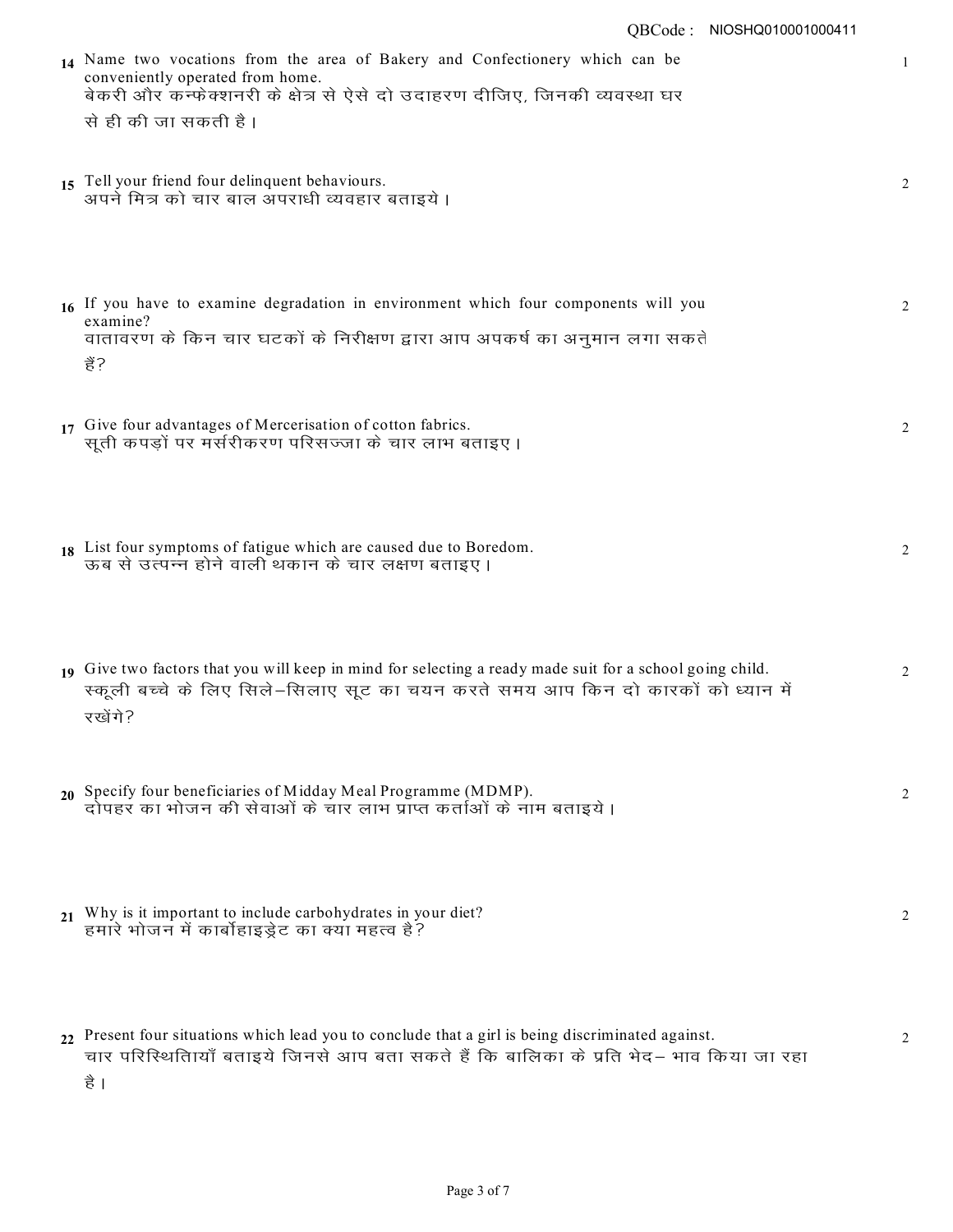|    | 23 Give six reasons why is it important to set up a bio-gas plant?<br>बायोगैस संयंत्र लगाने के छः कारण बताइए ।                                                                                                                                                               | 3 |
|----|------------------------------------------------------------------------------------------------------------------------------------------------------------------------------------------------------------------------------------------------------------------------------|---|
|    | 24 Give three tips each for buying and storing eggs.<br>अंडे की खरीदारी एवं भण्डारण के लिए तीन–तीन सुझाव दीजिए ।                                                                                                                                                             | 3 |
|    | 25 Give six indicators which will help in identifying a juvenile delinquent.<br>बाल अपराधी की पहचान करने के लिए छह सूचक बताइए ।                                                                                                                                              | 3 |
|    | 26 Compare the laundry methods of woolens and cashmillon. Give six points.<br>ऊनी व कैशमिलॉन वस्त्रों की धुलाई की प्रक्रिया की तुलना में छः बिन्दु बताइए ।                                                                                                                   | 3 |
|    | 27 What is work simplification? Suggest two ways of simplifying work in the kitchen.<br>कार्य सरलीकरण क्या होता है? रसोईघर में किए जाने वाले कार्य सरलीकरण के दो<br>सुझाव दीजिए ।                                                                                            | 3 |
|    | 28 Explain how salt helps in preserving the mango pickle you have made. Also suggest four other ways in<br>which you can preserve mangoes at home.<br>आम के अचार को परिरक्षित करने में नमक की भूमिका समझाइये। घर पर आम परिरक्षित करने के<br>चार अन्य तरीकों का सुझाव दीजिए । | 3 |
|    | 29 Explain the factors that influence the selection of an investment scheme by a salaried<br>person.<br>नियमित वेतन पाने वाले व्यक्ति द्वारा निवेश–योजना का चयन किन कारकों से<br>प्रभावित होगा?                                                                              | 4 |
| 30 | Give one characteristic each of any four special finishes.<br>किन्हीं चार विशिष्ट परिसज्जाओं के एक–एक गुण बताइए।                                                                                                                                                             | 4 |

31 List any three macronutrients and give two examples each. How do they help promote the health of an 4 individual? तीन बृहद पोषक तत्वों के नाम बताइए । वे शारीरिक विकास में किस प्रकार मदद करते हैं?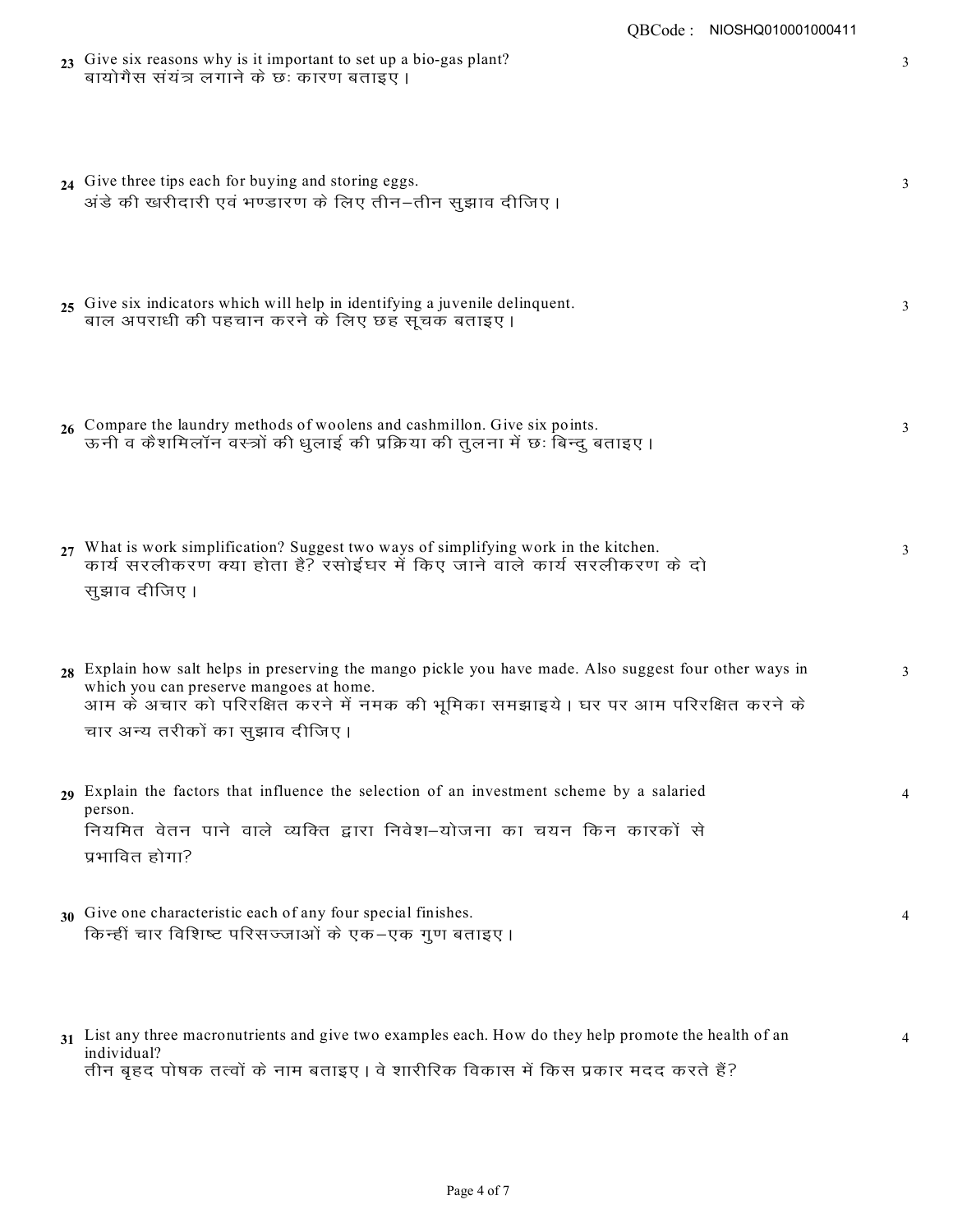32 Write eight causes for juvenile delinquency. <u>बाल अपराध के आठ कारण बताइएं।</u>

### $SECTION-B ($ भाग-ब)

# $OPTION-I$  (विकल्प-I)

# **(Community Nutrition)**

**(**सामाजिक पोषक)

- 33 You have to assess the nutritional status of people living in a village. Give two reasons why you will not use bio-chemical tests. आपको ग्रामीण लोगों के पौष्टिक स्तर का आंकलन करना है | इसके लिए जैव रसायनिक परीक्षणों का प्रयोग आप क्यों नहीं करेंगे? दो कारण बताइए **।**
- 34 The water of a village well has excess amount of fluoride in it. Suggest two chemicals you will add in it to 1 make it fit for drinking. <u>गाँव के कूएं के पानी में फ्लोराइड ज्याद मात्रा में है। पानी को पीने लायक बनाने के लिए दो रसायन</u> बताइए।
- 35 Name two food items that anaemia patient should eat to increase the absorption of Iron? Also name 2 two food items that should be avoided. लौह तत्त्व का समावेशन बढ़ाने के लिए एनीमिया ग्रस्त रोगियों को कौन—कौन से दो खाद्य पदार्थ अपनाने चाहिए व कौन से दो नहीं खाने चाहिए?
- 36 There are too many cases of kwashiorkor in the slums. Suggest two low cost foods which the mothers can 2 feed the children to overcome the problem. झुग्गी झोपड़ियों में क्वाशियोरकर से पीड़ित बच्चों की माँ को इस बीमारी से बचने के दो सस्ते भोजन बताइए।
- 37 What is the effect of IDD on a foetus? Suggest two ways of preventing the incidence of IDD in India. भूण पर आई.डी.डी. का क्या प्रभाव पडता है? भारत में आई.डी.डी. की रोकथाम के दो सुझाव प्रस्तुत कीजिए ।
- **38** Describe the weighed intake method of assessment of nutritional status and also state its limitations? पौष्टिक आंकलन के लिए 'तुला भोजन' खाने की विधि का उल्लेख कीजिए व उस विधि की कमियाँ

भी बताइए।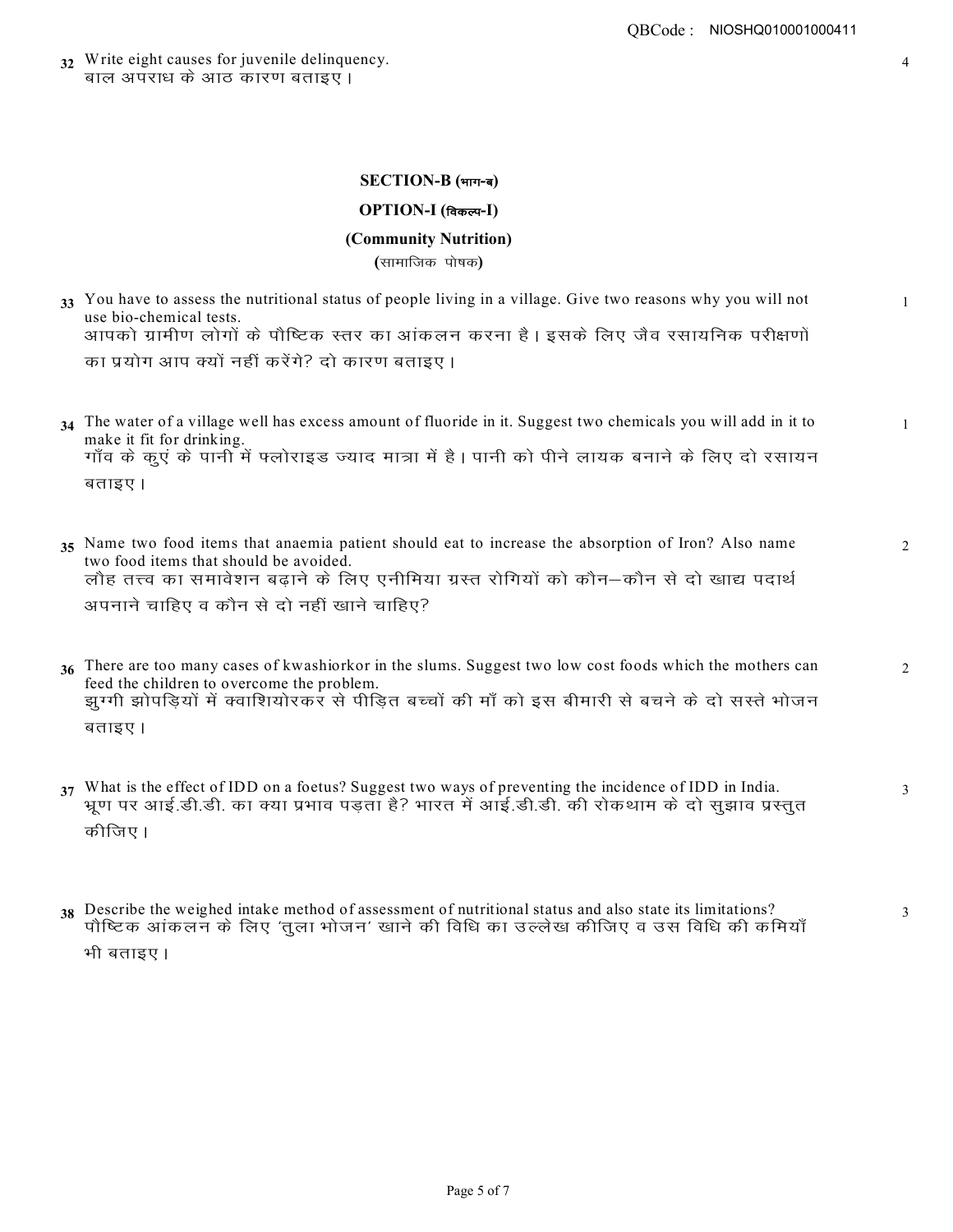39 Sixteen year old Leela is suffering from Anaemia. List two causes of this disease and identify six 4 nutrients which could be deficient in her body. सोलह वर्षीय लीला एनीमिया रोग से पीड़ित है | इस बीमारी के दो कारण बताते हुए छः ऐसे पौष्टिक तत्वों को पहचानिए जिसका उसमें अभाव हो सकता है **|** 

### $OPTION-II$  (विकल्प-II)

#### **(Home-Based Care for Under-Fives)**

 $(i)$  पाँच वर्ष से कम आयु वाले बच्चों की घरेलू देखभाल  $)$ 

40 Justify giving two reasons why you need to provide safe drinking water to children coming to a play 1 centre?

दो तर्क देकर स्पष्ट करो कि खेल केन्द्र में पीने के लिए सुरक्षित पानी का प्रबन्ध करना क्यों आवश्यक हे?

- **41** Mention possible duration of long term and short term planning. दीर्घकालीन और अल्पकालीन योजनाएं लगभग कितने समय के लिए बनाई जाती हैं?
- 42 Janet clings to her mother and cries when coming to the play center. Which age group does she belong to? Mention three other emotional characteristics of this age group. खेल केन्द्र पर आते समय जैनेट रोती है और अपनी माँ से चिपकती है। उसका आयु वर्ग बताइये। इस आयुवर्ग के तीन अन्य भावनात्मक गुण बताइये **।**
- 43 Mention four points that you will keep in mind while planning Deepawali theme programme for children 2 at a play centre. दीपावली के उपलक्ष्य में खेल केन्द्र के कार्यक्रम की योजना बनाते समय किन चार बातों को ध्यान में रखेंगे।
- **44** Explain with three examples, the need for play centre home relations. परिवार तथा खेल केन्द्र के बीच आपसी संबंध स्थापित करना क्यों आवश्यक है? कोई तीन उदाहरण देकर समझाइए।
- 45 List six categories of resources that a community can contribute to a play centre. किसी खेल केन्द्र को समुदाय से प्राप्त होने वाले छः संसाधनों की सूची बनाइए ।